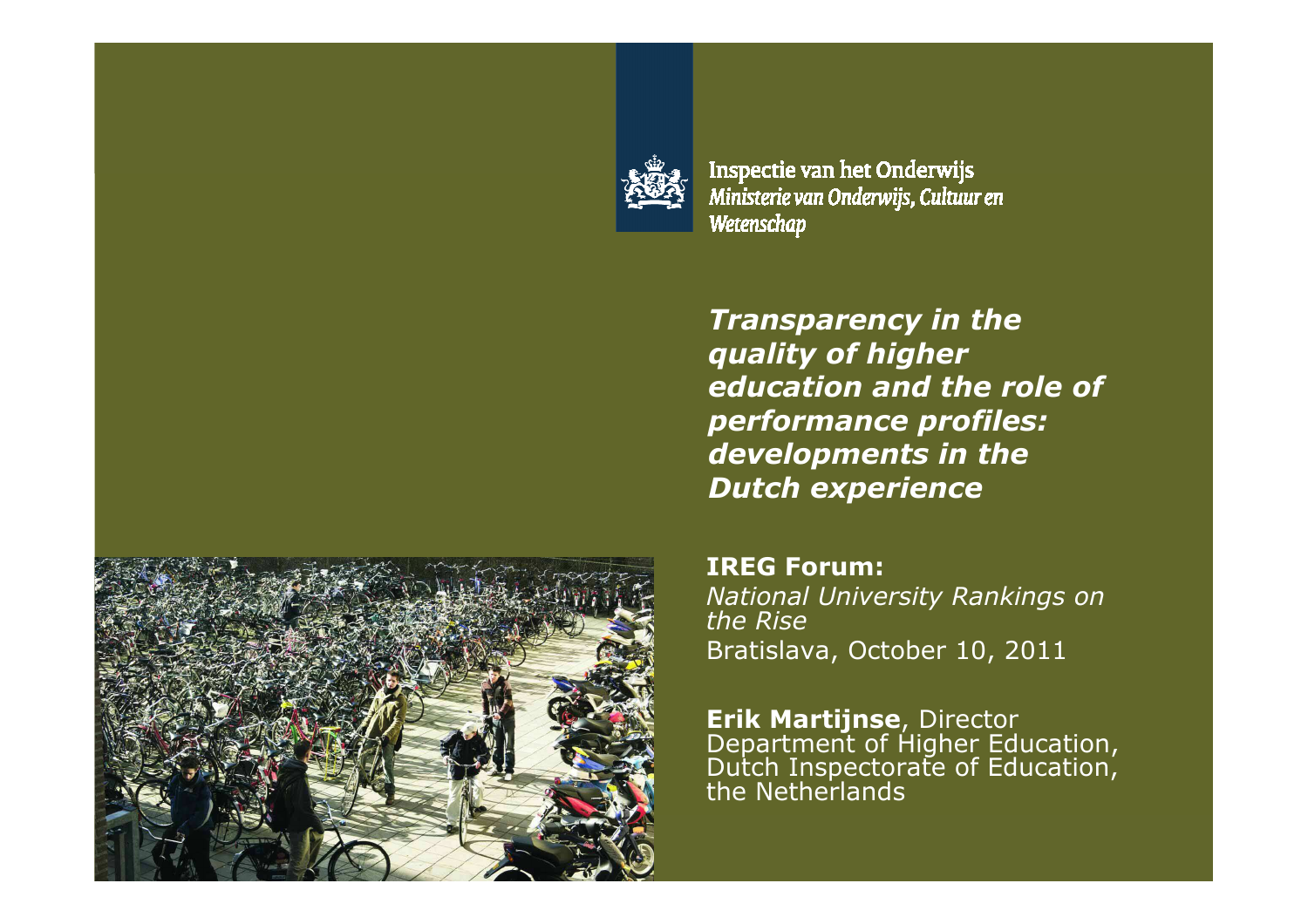

#### Transparency Quality HE: an issue at stake in the Netherlands

- 1 What happened?
- 2 How to deal with the lack of trust in the quality HE?
- 3 Which role for the Dutch inspectorate?
- 4 New challenge: re-enforcing supervision Quality HE
- 5 Departure point: risk-based supervision with performance profiles
- 6 Risk analysis: which indicators to use in order to detect risks?
- 7 Performance profiles: transparent, comparabel, meeting standards
- 8 User driven need for transparency: inspectorate's needs differfrom general public needs.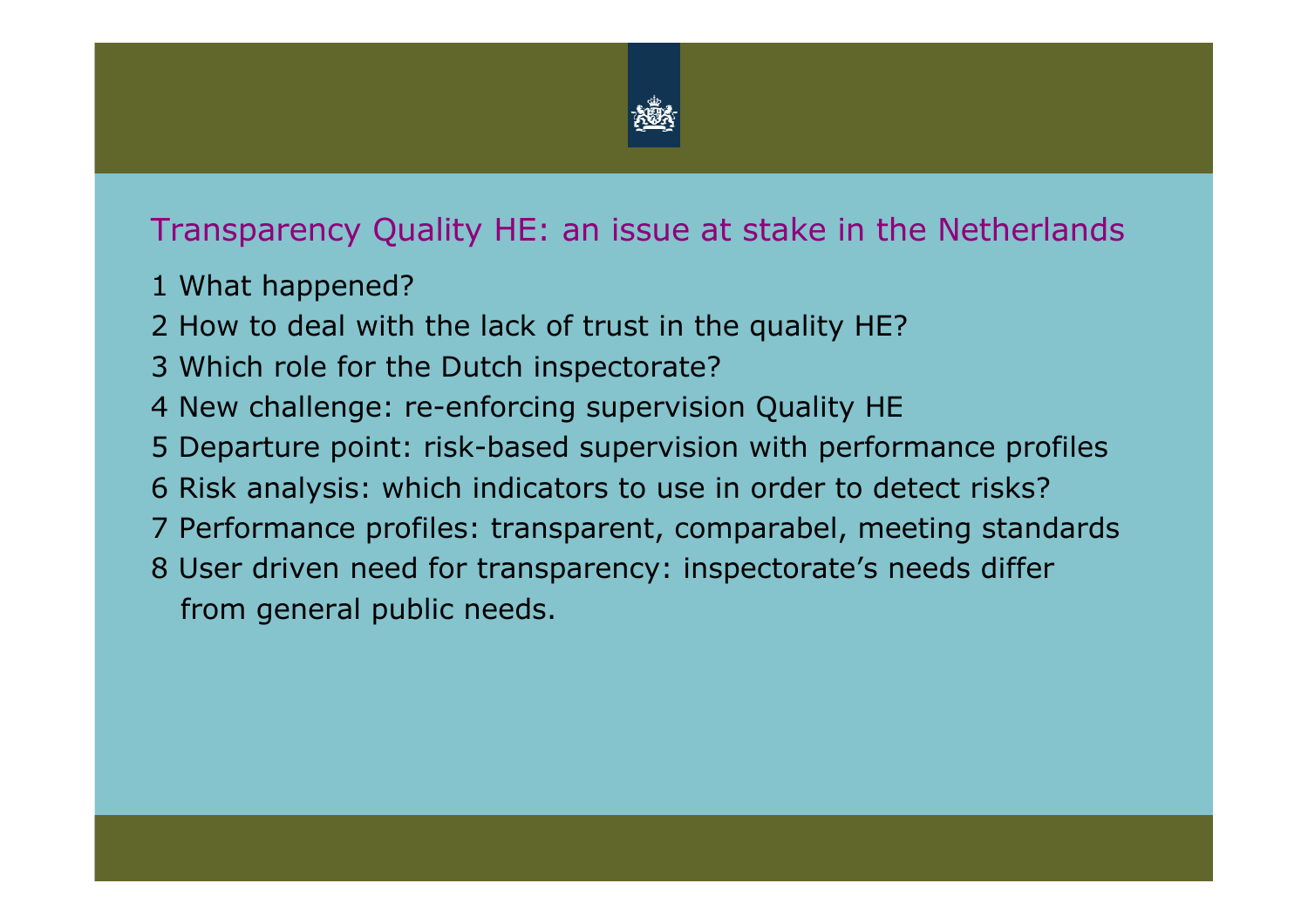

#### **Education system in the Netherlands**

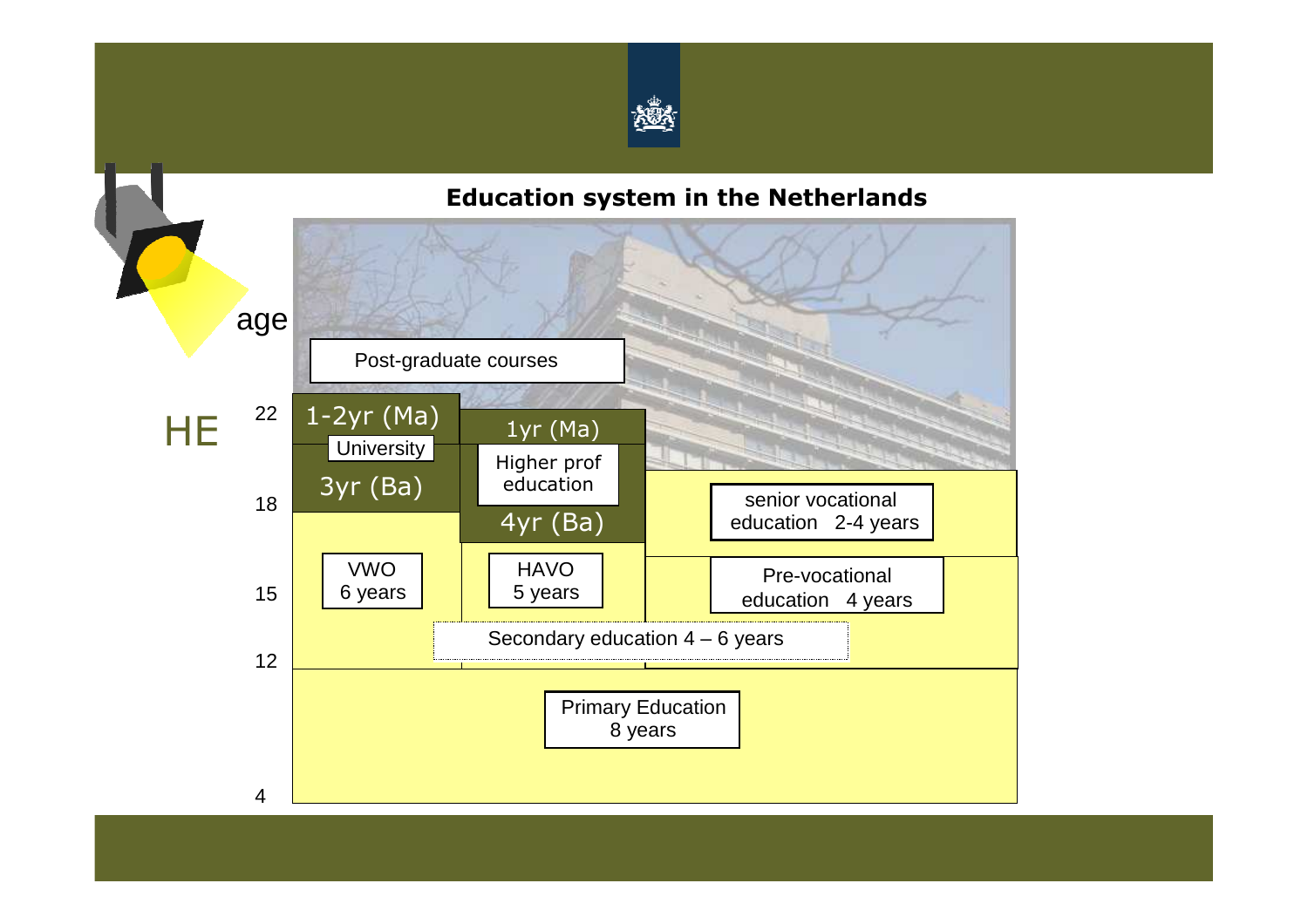

## HE Institutions 2011

- -Funded institutions: 48- 36 Universities of applied<br>sciences (114S) sciences (UAS)14 Universities
- -Non-funded: 46
	- 43 UAS<br>- 3 IIniv
	- 3 Universities
- 3100+ programmes
	- UAS Ba: 1468<br>- II Ba: 443
	- U Ba: 443<br>- II Ma: 102
	- U Ma: 1029 **<sup>0</sup>**

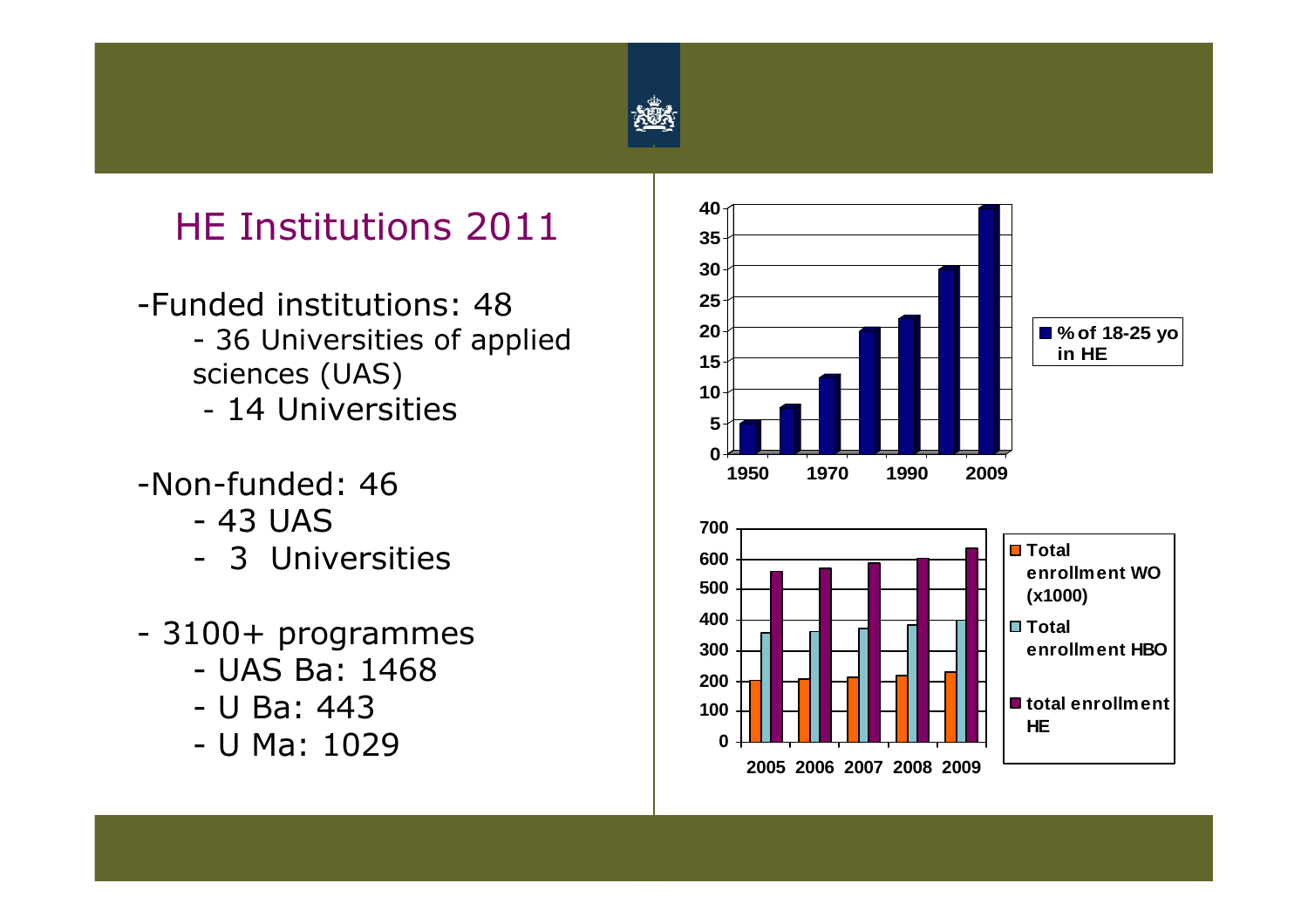

## System performance (scientific research): Times Higher Education 2011

Aggregated country scores 2010

| #              | Country            | # Unis<br>in top<br>200 | OECD %<br><b>GDP on HE</b><br>(2007) |
|----------------|--------------------|-------------------------|--------------------------------------|
| 1.             | <b>USA</b>         | 72                      | 3,1                                  |
| $\overline{2}$ | UK                 | 29                      | 1,3                                  |
| 3              | Germany            | 14                      | 1,1                                  |
| 4              | Canada             | 9                       | 2,6                                  |
| 5              | <b>Netherlands</b> | 10                      | 1,5                                  |

#### **Aggregated country scores 2011**

| #             | Country            | # Unis<br>in top<br>200 | OECD <sub>%</sub><br><b>GDP on HE</b><br>(2008) |
|---------------|--------------------|-------------------------|-------------------------------------------------|
|               | <b>USA</b>         | 75                      | 2,7                                             |
| $\mathcal{L}$ | UK                 | 32                      | 1,2                                             |
| 3             | <b>Netherlands</b> | 12                      | 1,5                                             |

#### **2011Overall ranking Dutch universities**

| 57 | 68  | <b>Utrecht University</b>                    | Netherlands | 60.4 |
|----|-----|----------------------------------------------|-------------|------|
| 58 | 75  | Wageningen University and<br>Research Center | Netherlands | 57.4 |
| 59 | 79  | Leiden University                            | Netherlands | 57   |
| 60 | 92  | University of Amsterdam                      | Netherlands | 54.7 |
| 61 | 104 | Delft University of Technology               | Netherlands | 53.1 |
| 62 | 115 | Eindhoven University of<br>Technology        | Netherlands | 51.3 |
| 63 | 134 | University of Groningen                      | Netherlands | 49.2 |
| 64 | 157 | Erasmus University Rotterdam                 | Netherlands | 46   |
| 65 | 159 | Radboud University Nijmegen                  | Netherlands | 45.9 |
| 66 | 159 | VU University Amsterdam                      | Netherlands | 45.9 |
| 67 | 197 | <b>Maastricht University</b>                 | Netherlands | 41.5 |
| 68 | 200 | University of Twente                         | Netherlands | 41.4 |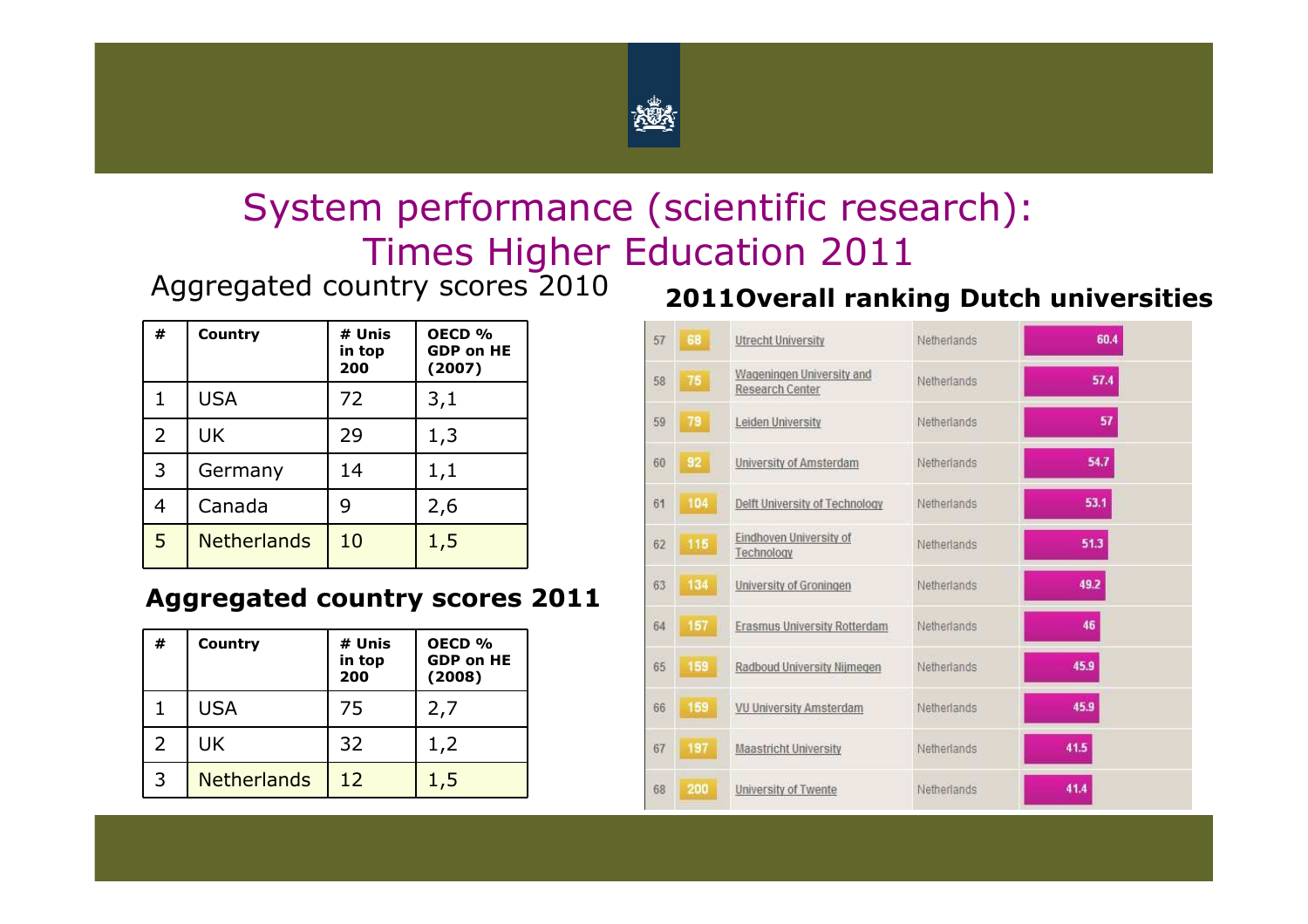

## System performance (focus on scientific research): ARWU 2011

| <b>Academic Ranking of World Universities - 2011</b><br>$\blacktriangleright$ | Netherlands <b>Netherlands</b>     |                   |
|-------------------------------------------------------------------------------|------------------------------------|-------------------|
| <b>National Rank</b>                                                          | <b>Institution</b>                 | <b>World Rank</b> |
| 1                                                                             | <b>Utrecht University</b>          | 48                |
| $\overline{2}$                                                                | Leiden University                  | 65                |
| $3-6$                                                                         | Radboud University Nijmegen        | 102-150           |
| $3-6$                                                                         | University of Amsterdam            | 102-150           |
| $3-6$                                                                         | University of Groningen            | 102-150           |
| $3-6$                                                                         | <b>VU University Amsterdam</b>     | 102-150           |
| $7-9$                                                                         | Delft University of Technology     | 151-200           |
| $7-9$                                                                         | <b>Erasmus University</b>          | 151-200           |
| $7-9$                                                                         | University of Wageningen           | 151-200           |
| 10                                                                            | University of Maastricht           | 201-300           |
| $11 - 12$                                                                     | Eindhoven University of Technology | 301-400           |
| $11 - 12$                                                                     | University of Twente               | 301-400           |
| 13                                                                            | University of Tilburg              | 401-500           |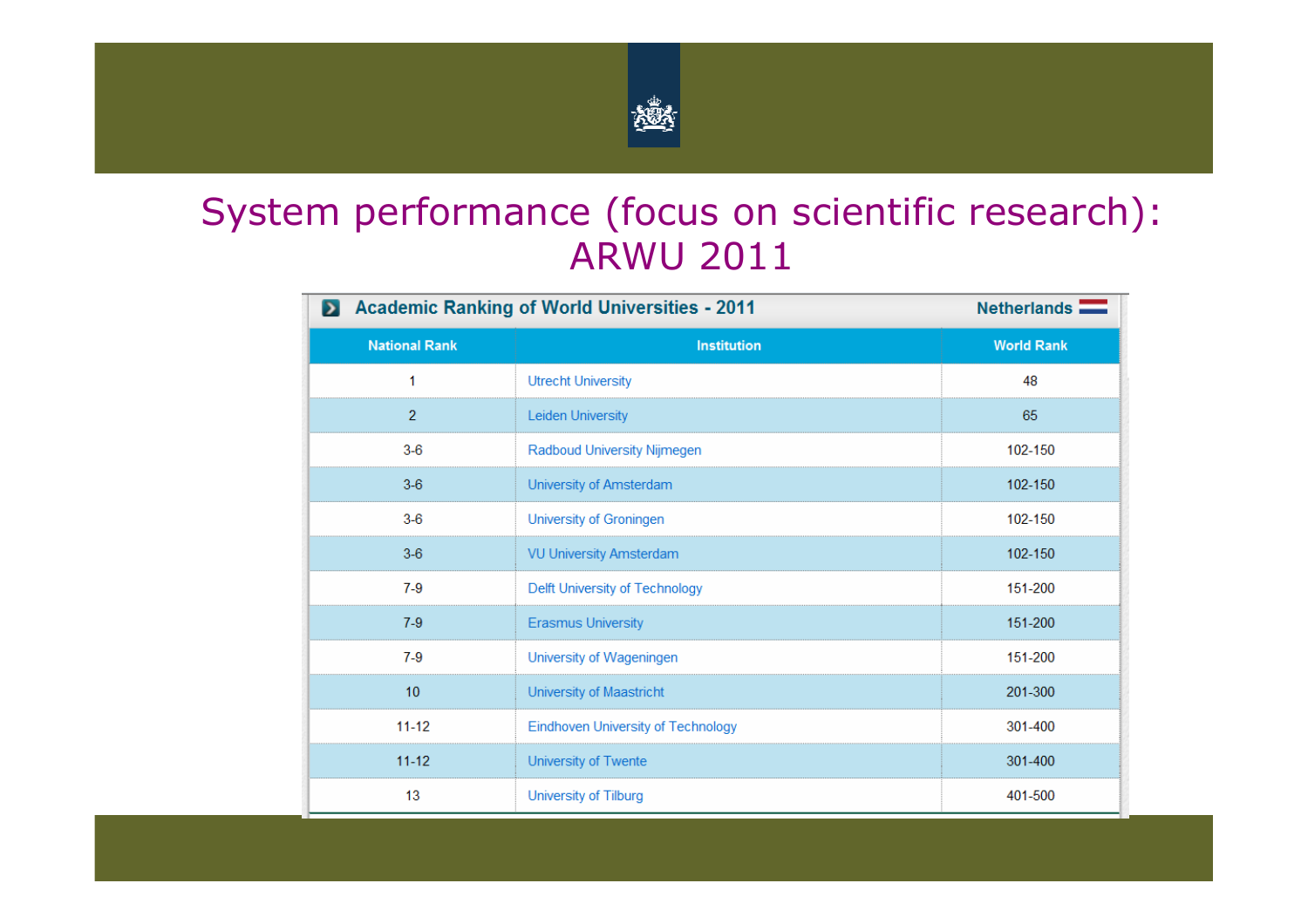

## Recent turmoil: quality of HE at risk?

Some 'Accidents de parcours':

Complaints in media about *level* and *intensity* of HE

- *Underlying question*: can we trust that HE delivers the value and quality that we expect?
- *Provides a mirror*: does quality assurance as a whole evaluate the essence of quality education in HE?

Issues for the inspectorate:

1. Overall system failure *or* problems of individual programmes and institutes (risk-based analysis)

2. Intensified inspection method

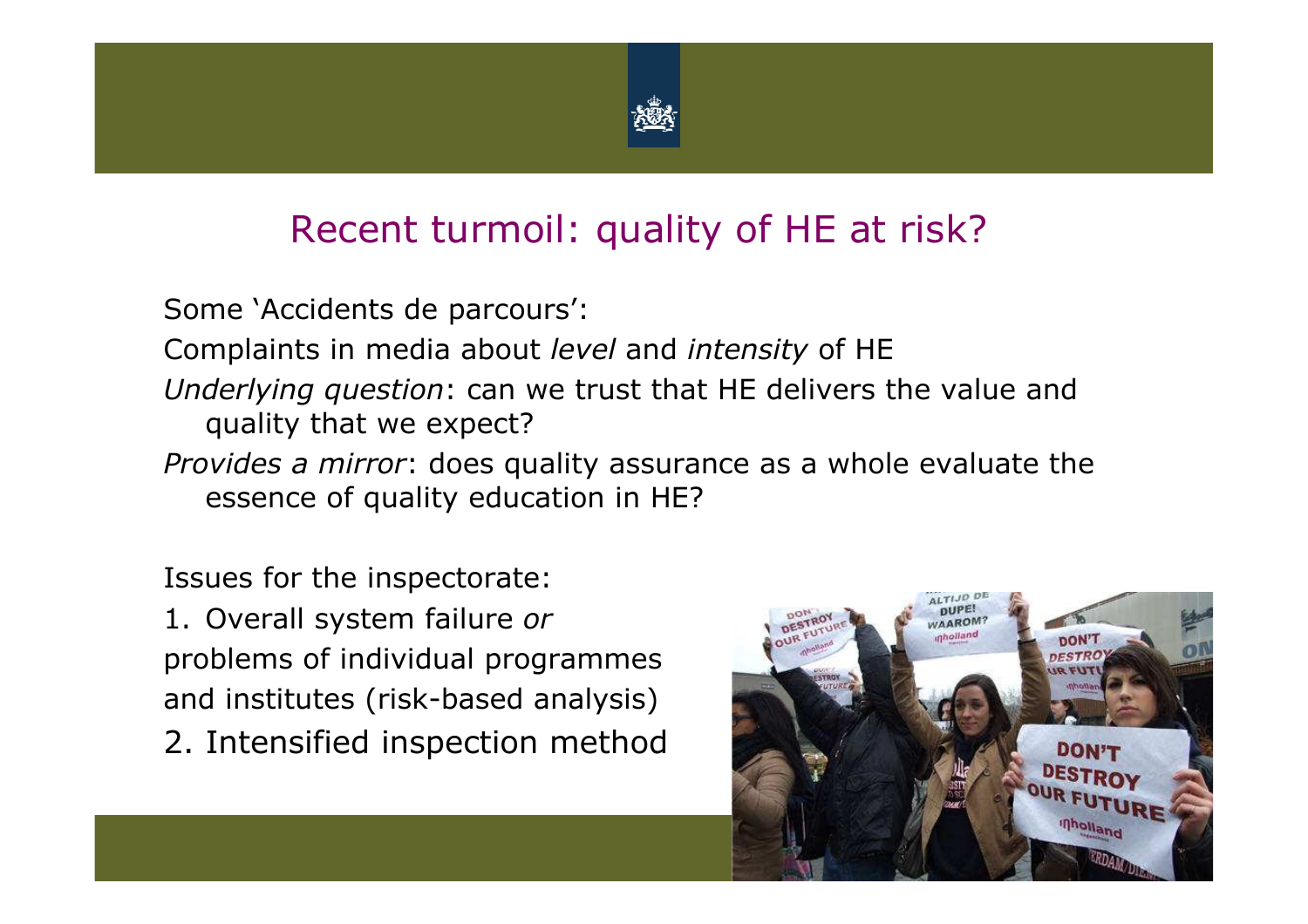

# Role of the inspectorate in HE

- Supervise (and report about) the system as a<br>whole, including accreditation system whole, *including accreditation system*
- 'Firebrigade'- type tasks, i.e. in case of serious complaints
- Supervise compliance with laws and regulations<br>• Thematic reports
- Thematic reports<br>• New: Pick-based
- New: Risk-based: performance profiles

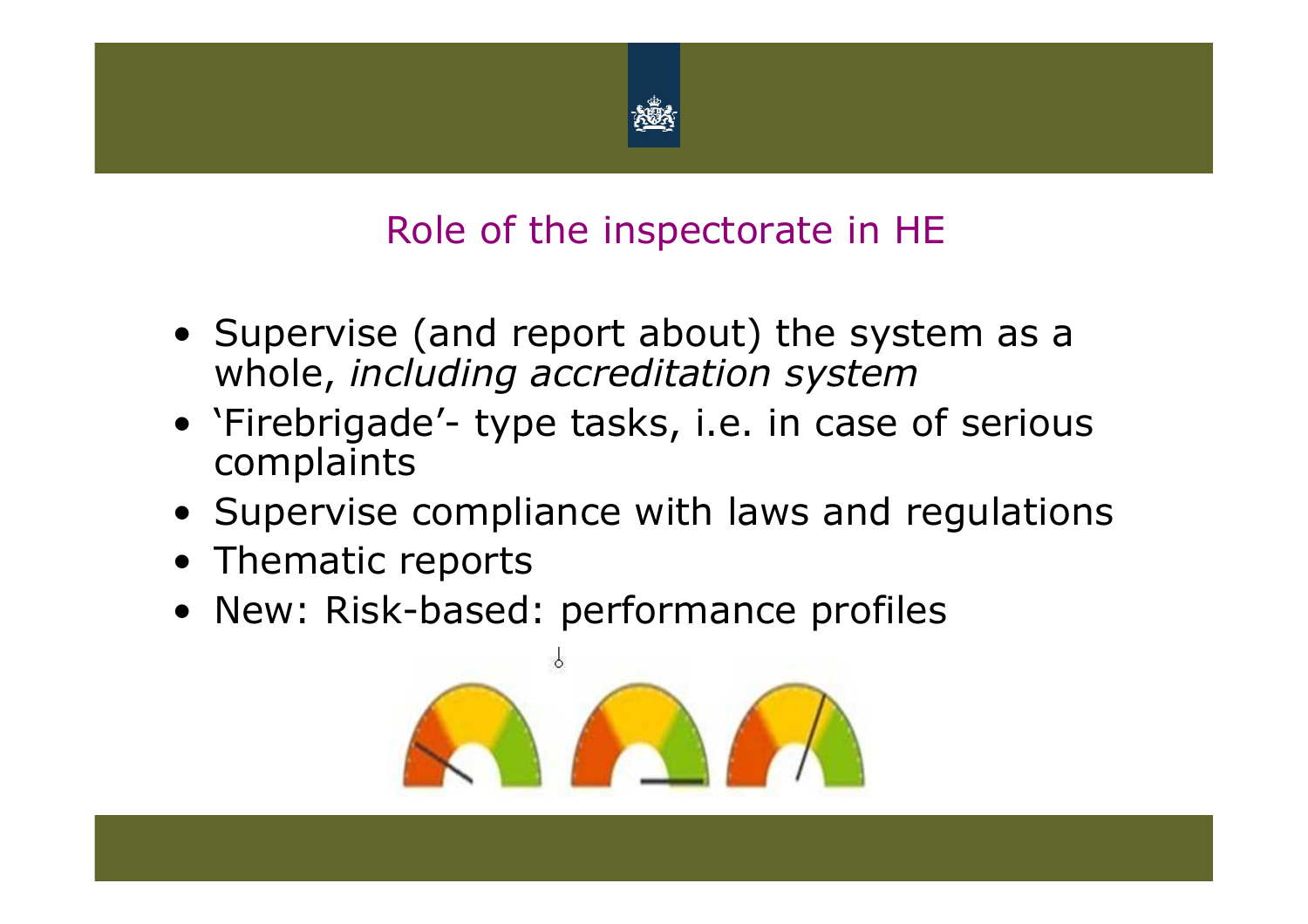

# Why & how?

- -Enhance transparency in quality of higher education;
- -Provide more insight in trends & performance profiles;
- - Multilevel & risk based & in comparison with criteria:
	- system HE: NL & international perspective;
	- institutions HE NL: each other;
	- domains/programs HE: NL & international
	- program & student: risk analysis based on
		- performance profiles
- - Central question: where to look? in order to see!

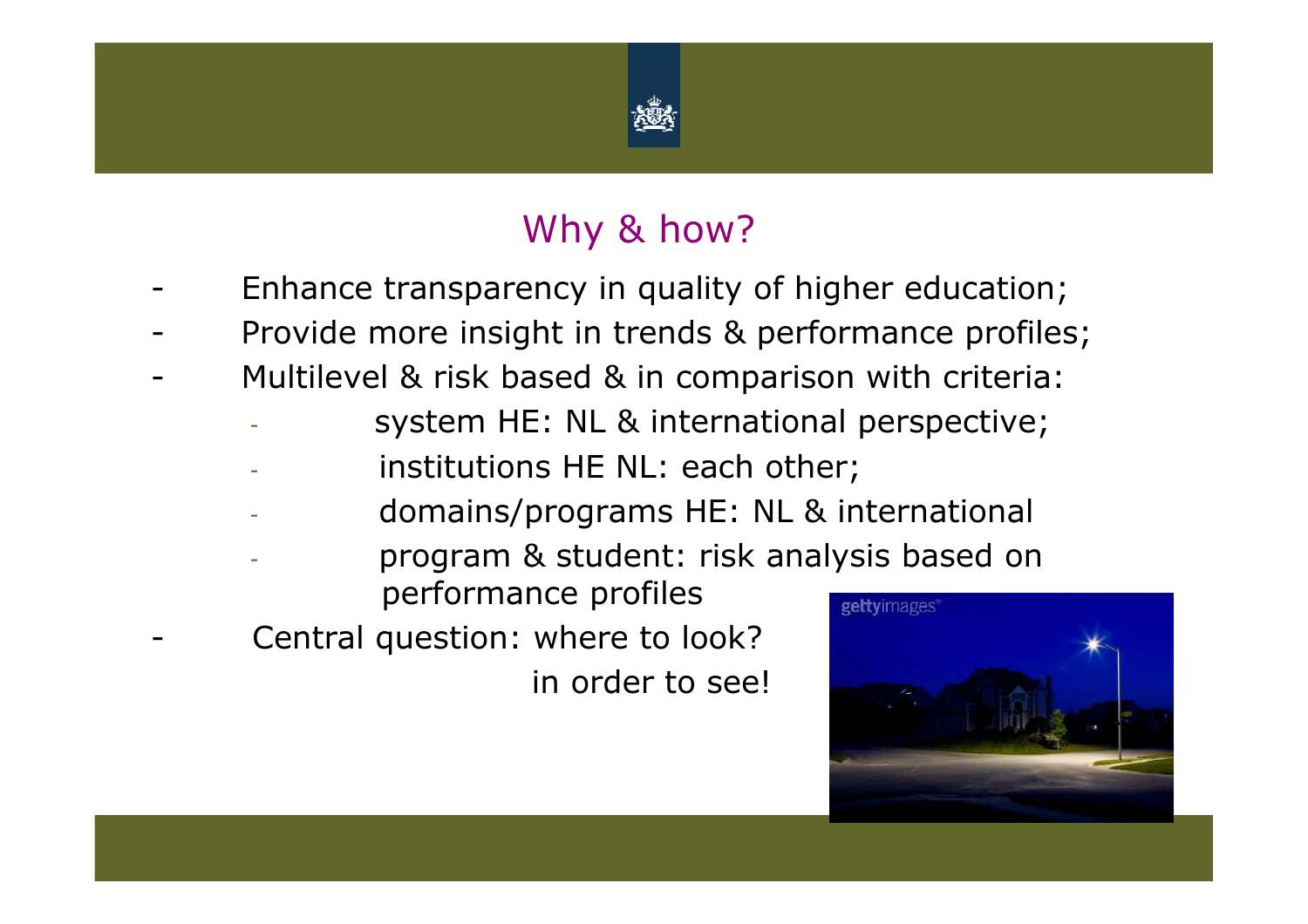

# Multi level & cross section approach

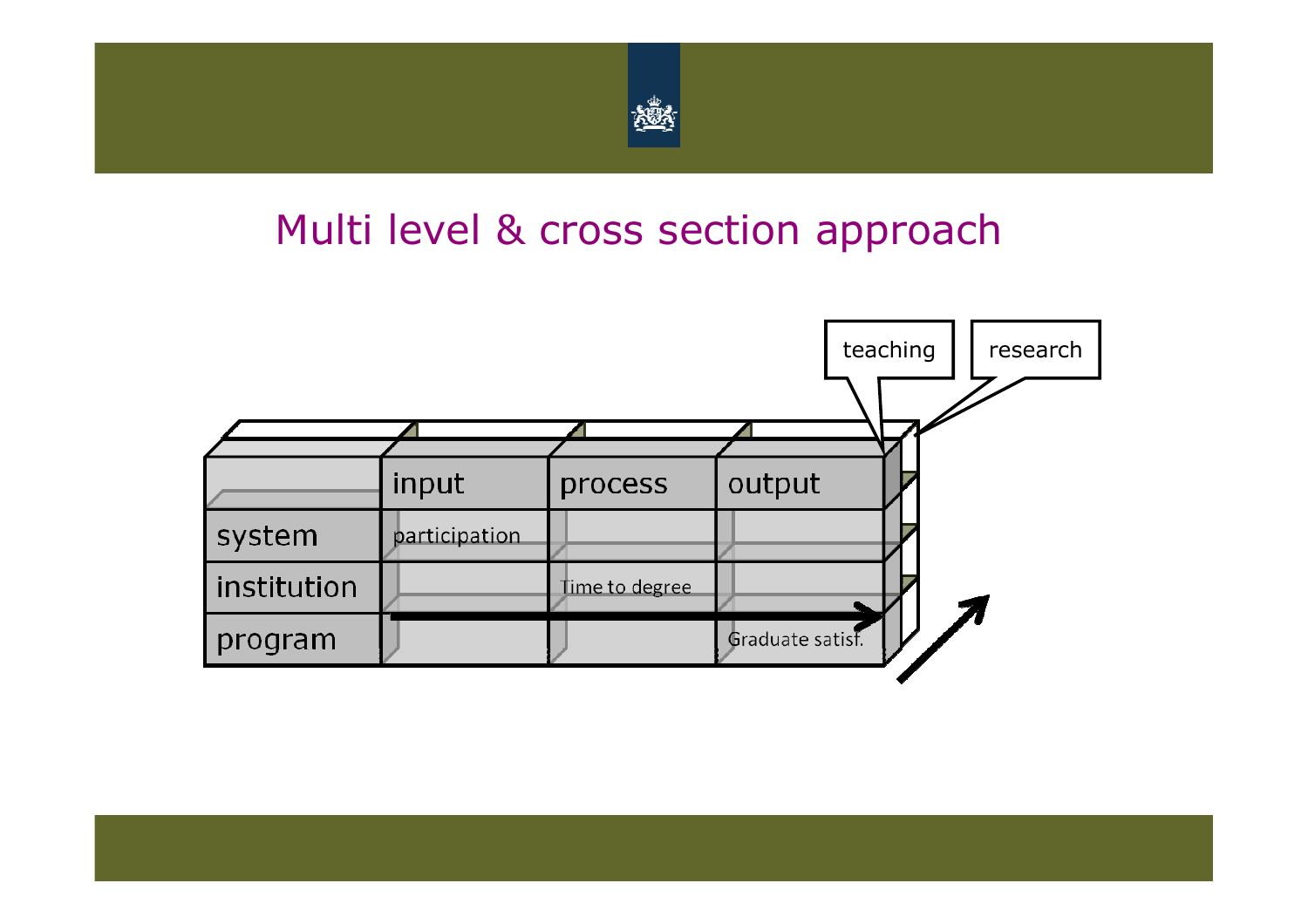

# Exploritory expedititon in search of Performance Indicators (work in progress)

Which indicators tell us something about when the quality of HE is at risk?

At which stage: Input --- Proces ---- Output

- <sup>1</sup> Participation/Enrollment; student diversity/background
- <sup>2</sup> Quality of education: accreditation reports, teacher quality, student-staf ratio, student satisfaction, alumni satisfaction;
- <sup>3</sup> Performance in research (scientific/applied);
- <sup>4</sup> Efficiency & effectiveness;
- <sup>5</sup> Student's success: time to degree, success rate/drop out/switch;
- <sup>6</sup> Performance/output: labormarket, employment rate, starters salery, fit for/to job profile.

Causal connections?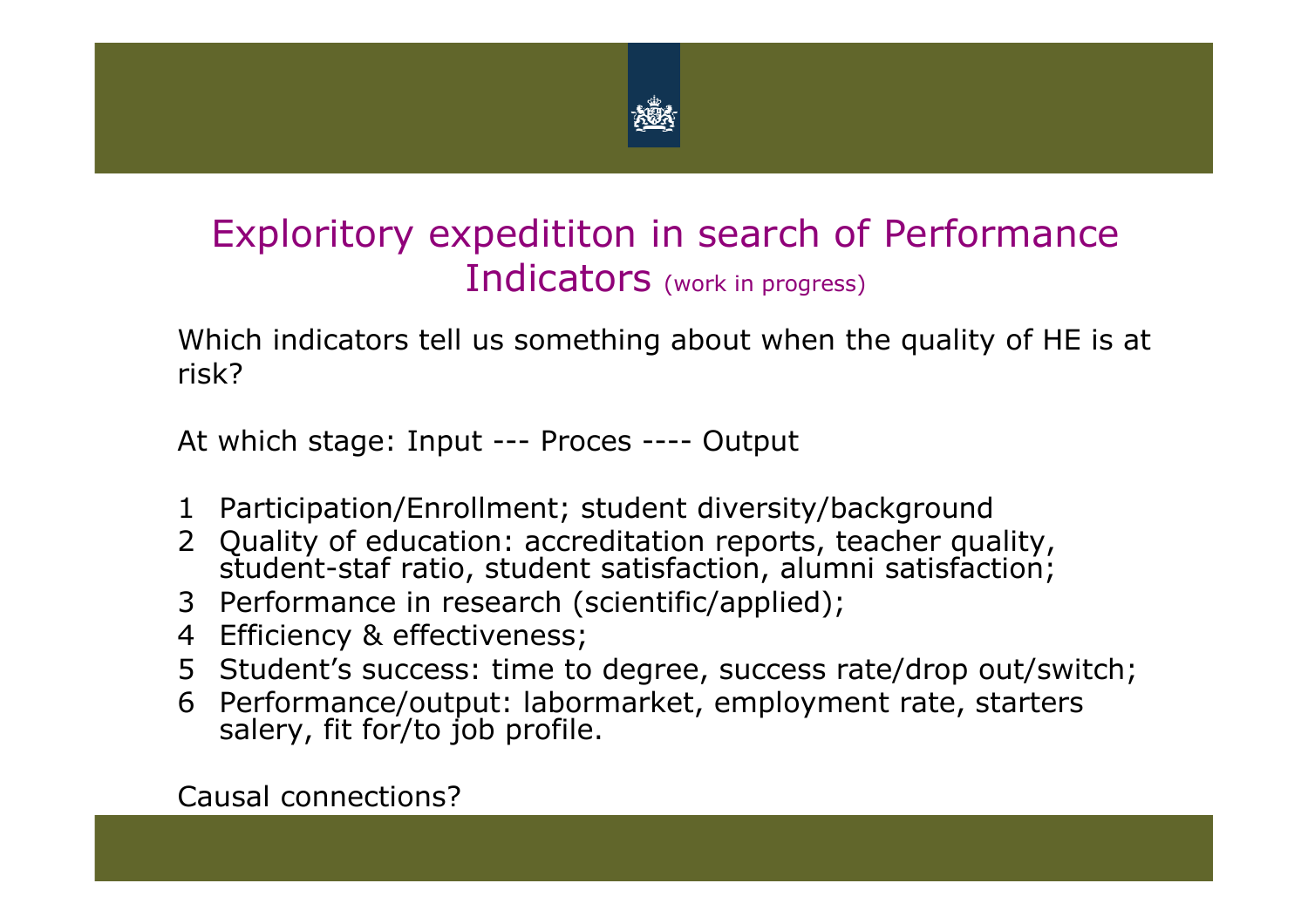

### For example, student enrollment per institution: % full-time/part-time/dual students

Studentenaantallen naar vorm, %, per instelling

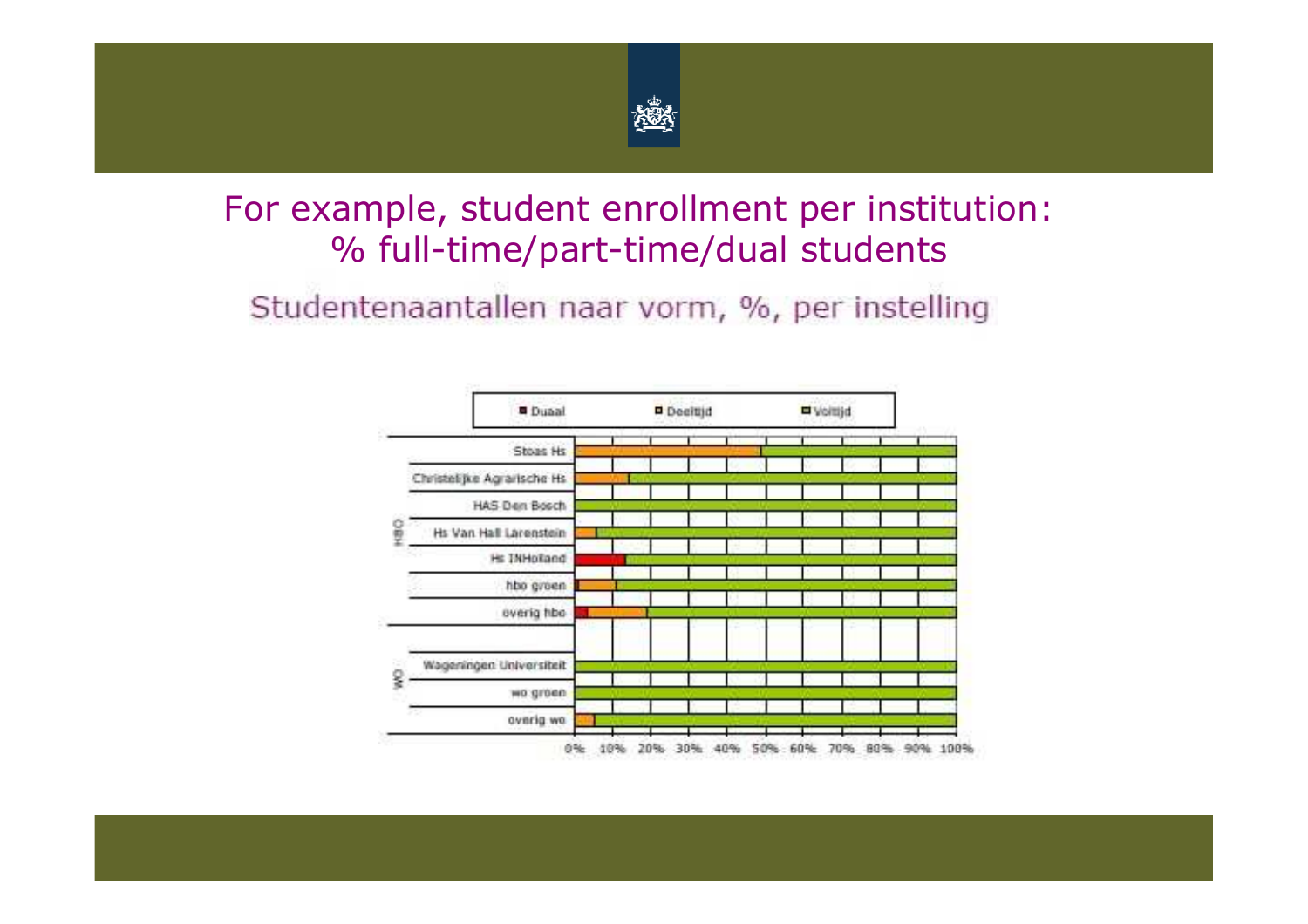

## For example, student satisfaction with the offered quality of education, by field

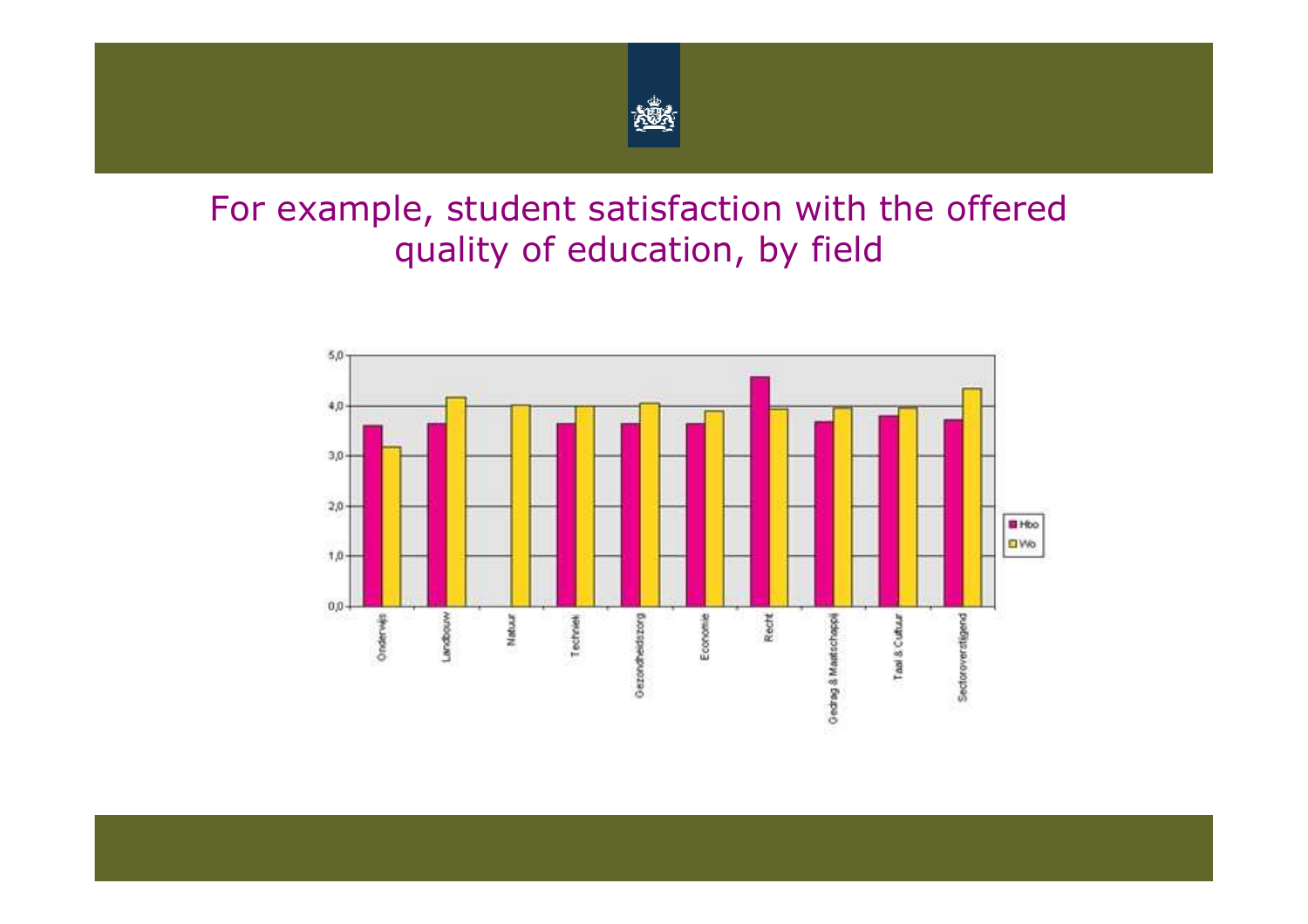

### For example, Student mobility after 1 year, by field, by group of programmes

Studentmobiliteit na één jaar, Sector GHO, naar cluster, hbo-wo, cohort 2008-2009

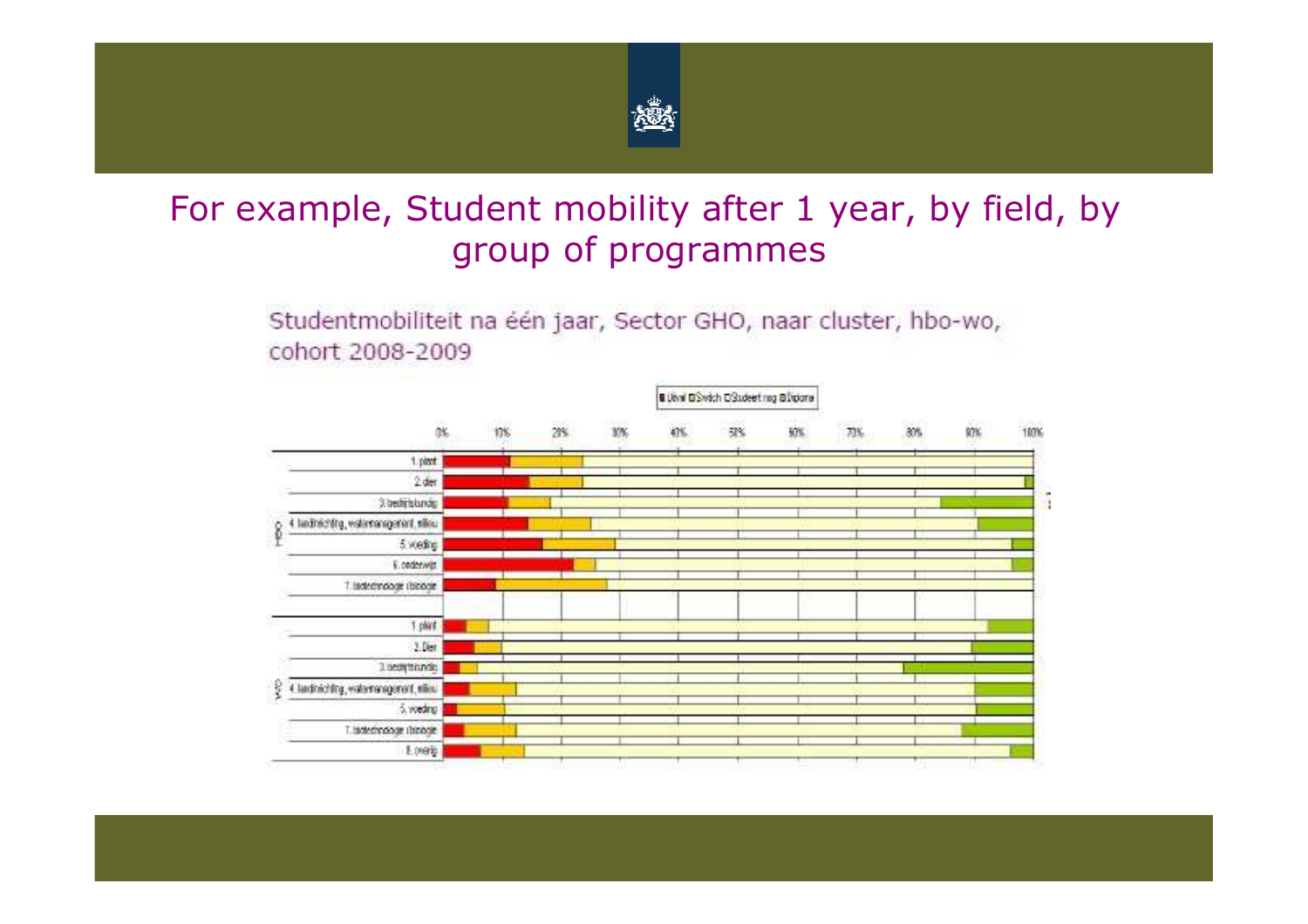

#### National ranking based on Dutch students evaluation(NSE) 2011, (factsheet per HE institution versus national average)

| Soors > 3.5<br>Score ≥ 3.0 an <3.5<br>Socce < 3.0                                     |                                                                                           | ۰                                                                                | Significant hoger dan landeltjk gemiddelde<br>Galijk aan landalijk gemiddelde<br>Significant lager dan landelijk gemiddelde |                                                                                  |                                                                                                  |                                                                              |                                                                    |                                                                                                                    |                                                          |
|---------------------------------------------------------------------------------------|-------------------------------------------------------------------------------------------|----------------------------------------------------------------------------------|-----------------------------------------------------------------------------------------------------------------------------|----------------------------------------------------------------------------------|--------------------------------------------------------------------------------------------------|------------------------------------------------------------------------------|--------------------------------------------------------------------|--------------------------------------------------------------------------------------------------------------------|----------------------------------------------------------|
| <b>INDOUC</b><br><b>Harrywood</b>                                                     | High Hiwaalu Vierrija<br>opialding                                                        | Da agristutino visnida<br>inhoud bij het beeld<br>dat ju van ja<br>apiaiding had | De aanstufingvan ja<br>opisiding bit je<br>vooraplaiding                                                                    | Do mate waarin do<br>inhoud van ja<br>bhaile struckerd<br>15 <sup>°</sup>        | <b>Contractor</b><br><b>MELLER WATER</b><br><b>DANCERS DE MESINA</b><br><b>THE REAL PROPERTY</b> | De samenhang<br>tuesen de<br>vorschillende<br>ondondalen van ja<br>oplaiding | Do in jouw optacting<br>garamoorda<br><b>warkvarmen</b>            | <b>The annual Line Company</b><br><b><i><u>USED BASES IN LINES</u></i></b><br><b>CONTRACTOR</b><br><b>DOCUMENT</b> | De inhouderske<br>lowalitialt you hat<br>studiomatorisal |
| $2.82$ $+ 2.83$                                                                       | $\mathbf{V}$   3.77                                                                       |                                                                                  | 7 3.23 3.44 1.132                                                                                                           | $\mathbf{r}$<br>3.41                                                             | $2.10$ $+$ $2.13$ 3.01                                                                           | $-13.03$                                                                     | $A = 3.01$<br><b>LOB</b>                                           | $+ 273$<br>2.73                                                                                                    | 3.38<br>3.30<br>٠                                        |
| Algorithme<br>vaardigheden<br>(the mascore)                                           | Ean kritische houding                                                                     | <b>AUTOMOTIVE PROPERTY</b><br><b>ALCOHOL: NO</b>                                 | <b>CONTRACTOR</b><br><b>WARRANTEE</b>                                                                                       | Hat onderticument<br>van conclusios                                              | Currentumstations<br>vaardigheden                                                                | <b><i>PARTICIPATE</i></b><br>mar and and                                     | <b>School Service</b><br><b>CONTRACTOR</b>                         |                                                                                                                    |                                                          |
| A 3.85<br>151                                                                         | 3.24%<br>4 3.12.                                                                          |                                                                                  | $\mathbf{v}$   3.01   2.56   $\mathbf{v}$   2.97   3.16                                                                     | $-3.08$<br>$\bullet$                                                             |                                                                                                  | 3.95 4 3.85 2.73 4 2.66 2.01 # 2.04                                          |                                                                    |                                                                                                                    |                                                          |
| <b><i><u>National Trace (III)</u></i></b><br><b>TRAFFICION PROT</b><br><b>Highway</b> | Arialytisch danken                                                                        | <b><i><u>ALCOHOL: </u></i></b><br><b>Designation Car</b><br><b>MONTAGERS</b>     | <b>AND CONSTRUCTION NOW</b><br><b>MATERIAL PRODUCTS</b><br><b>Harvard</b>                                                   | <b>HAR ARTISTIC AND</b><br><b>MONTECHNOLOGY</b><br><b>STRANGE</b>                | <b><i>Address Lat.</i></b><br><b>MICHAELMAN</b><br><b>STATISTICS</b>                             | Hut doors van<br>zullstandig<br>chdatzoak                                    |                                                                    |                                                                                                                    |                                                          |
| $278 + 276$                                                                           |                                                                                           | $3.40$ $\bullet$ $3.41$ $2.35$ $\bullet$ $2.34$                                  |                                                                                                                             | $\mathbf{v} = 3.11$ $2.24$ $\mathbf{t} = 2.27$ $2.19$ $\mathbf{t} = 2.21$ $3.11$ |                                                                                                  | 4.2.89                                                                       |                                                                    |                                                                                                                    |                                                          |
| <b>Vourtuiniding</b><br><b>INCORPORATIONS IN AN ALLE</b><br><b>Impressions:</b>       | <b>CAR CONTINUES AND</b><br><b>CAN DEPARTMENT OF REAL PROPERTY</b><br><b>Someon comme</b> | <b>Warner Thomas Co.</b><br><b>CONTRACTOR</b>                                    | <b>No. 100 Million Print</b><br><b>CARD AND RESIDENT</b>                                                                    | De kwaitlet van de<br>stagobogolaiding<br>vanuit le opisiding                    | <b>Committee Rate</b><br><b>SECOND TRIP PROFITS</b><br><b>SECURE AT A</b>                        |                                                                              |                                                                    |                                                                                                                    |                                                          |
| $255$ # 2.55                                                                          | 2.56 . 2.55 2.99                                                                          | $= 2.41$                                                                         | <b>V</b> 2.76 1.12                                                                                                          | $+ 3.11$                                                                         | <b>T</b> 2.12                                                                                    |                                                                              |                                                                    |                                                                                                                    |                                                          |
| Docenten<br>(themascore)                                                              | <b>SCIENCES</b><br><b>SAN REPORT OF STATE</b><br><b>Service</b> State                     | De didactinche<br><b>kwaittat van</b><br>documture                               | <b>Ele berektaamed</b><br>van documkin bullen<br>contacturan                                                                | De bettokkermeid<br>van da dooantan bij<br>do studenten                          | Do kwaitlait van de<br>bagalaiding door<br>docuntum                                              | Do kwalitoit van<br>foodback van<br>docuntan                                 | <b>CONTRACTOR</b><br><b>CALCULATION IN THE REAL AND REAL</b><br>., | De kenne van de<br>docentain over de<br>boroupspraktik                                                             |                                                          |
| $= 3.09$<br>110                                                                       | 2.95 . 2.97                                                                               | $7 - 3.35$                                                                       | 3.79<br>$-3.75$                                                                                                             | 3.46<br>3.85                                                                     | 3.14<br>$\overline{\mathbf{r}}$                                                                  | 3.45<br>٠                                                                    | $\overline{a}$<br>3.01                                             | $\mathbf{v}$<br>3.08                                                                                               |                                                          |
| <b>Reference</b><br><b><i>DISTURBANCES</i></b><br><b>UNITED STATES</b>                | <b>Accountance and</b><br><b>WASHINGTON</b>                                               | <b>CALIFORNIA MAR</b><br><b>OVER A LIGHT CONTINUES</b>                           | De edurmatia ovor<br>raggis en propoduras                                                                                   |                                                                                  |                                                                                                  |                                                                              |                                                                    |                                                                                                                    |                                                          |
| $285$ $+$ 2.84                                                                        |                                                                                           | $2.79$ + 2.80 2.90 $\mathbf{v}$ 2.56 2.76                                        | $+ 3,77$                                                                                                                    |                                                                                  |                                                                                                  |                                                                              |                                                                    |                                                                                                                    |                                                          |
| <b>Studietacillieiren</b><br>(themascore)                                             | <b>ALCOHOL: UNIT WATER</b><br><b>Contact Linkman</b>                                      | De geschikthed van<br><b>warkplakkan</b>                                         | De beschikbaarhold<br>van workplakkan                                                                                       | -<br><b>ARRESTS MADE IN AN ARR</b>                                               | Do bibliothack!<br>modulinook                                                                    | Du ACT-factifialism                                                          | <b>Contractor</b><br><b><i><u>INFORMATION</u></i></b>              |                                                                                                                    |                                                          |
| 3.05<br>$\bullet$<br>3.06<br><b>Informatio punt</b><br>(the mascore)                  | <b>T</b> 289<br><b>CONTRACTOR</b>                                                         | $7 - 3.24$<br>Da studentan-<br>actministratio                                    | 7 3.38                                                                                                                      | 7.3.10                                                                           | 3.30                                                                                             | $\mathbf{v}$<br>3.40                                                         | $2.40$ $+$ $2.50$                                                  |                                                                                                                    |                                                          |
| 3.51<br>$\mathbf{v}$                                                                  | 2.22<br>$-2.83$ 3.68                                                                      | 3.66<br>٠                                                                        |                                                                                                                             |                                                                                  | ٠                                                                                                |                                                                              |                                                                    |                                                                                                                    |                                                          |

#### Factsheet NSE: Uw hoge school/universiteit versus landelijk hoge scholen/universiteiten



http://studiekeuzeinformatie.nl/Pages/Factsheet.pdf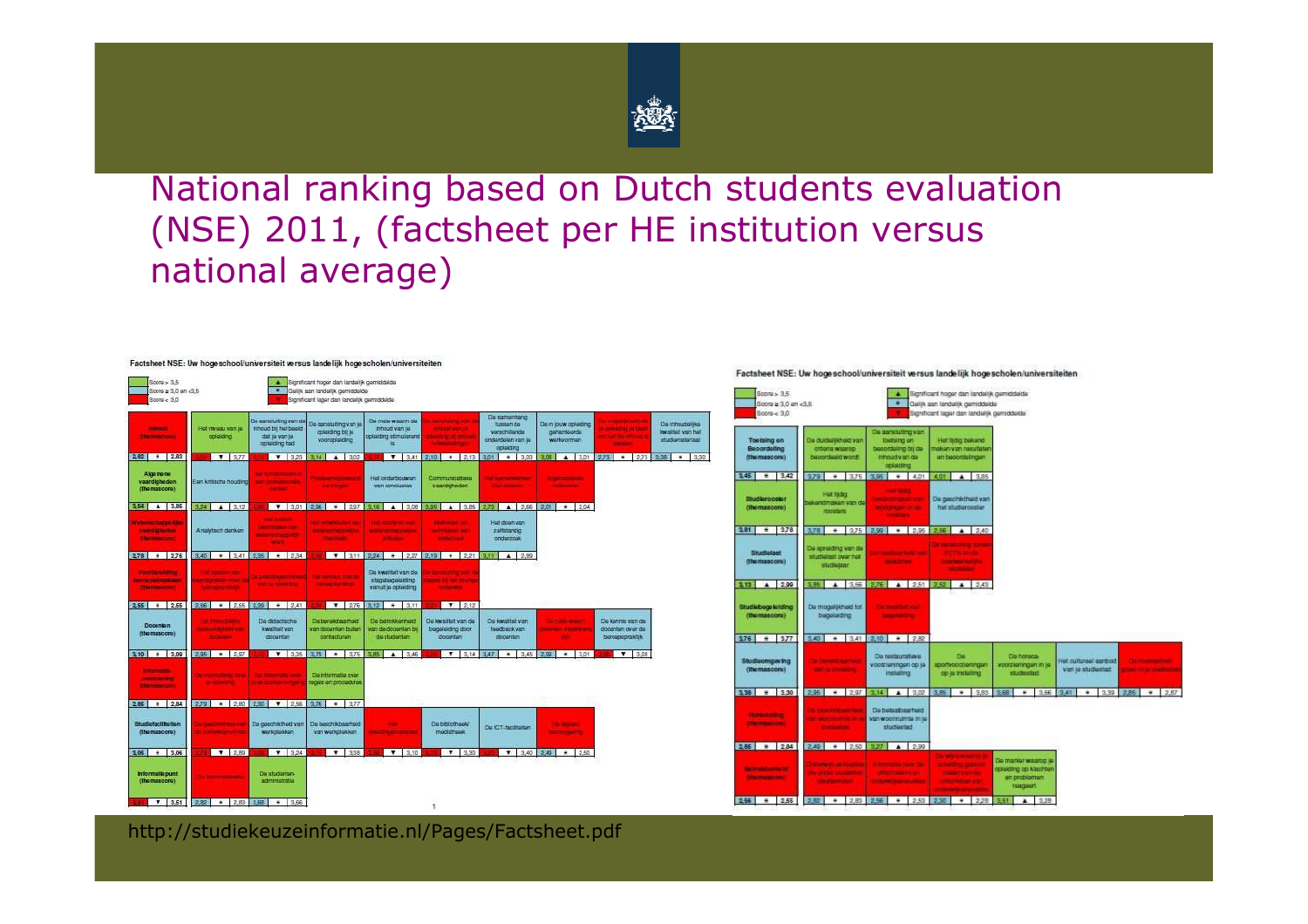

# Future developments (inter)national context

- -Rankings are here to stay;
- -Transparancy about Quality Research ánd Education;
- -HE wish to benchmark/improve their profile;
- -EC: multilevel, multidimensional classifications:
- -What do HE institutions do? U-Map;
- -How do they perform? U-Multirank;
- - General aim: Improving Quality HE: being accountable & thrustworhty;
- -NL: performance HE -> inspectorate higher education;
- - Performance profiles, risk based analysis, proportional supervision of quality HE+quality accreditation system.